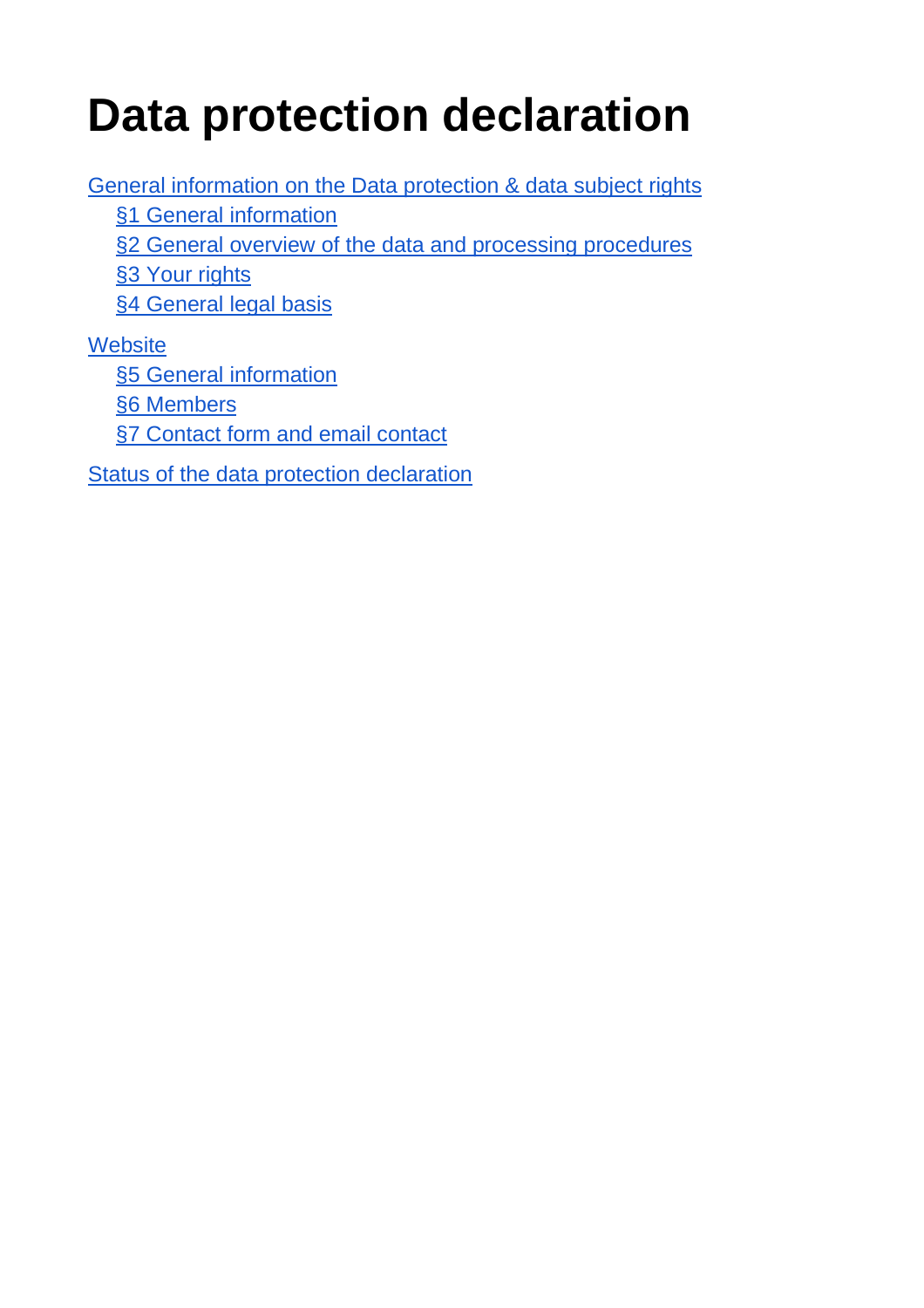# <span id="page-1-0"></span>**I. General information on the Data protection & data subject rights**

## <span id="page-1-1"></span>**§1 General information**

Data protection is an important issue. In the following we inform you about the collection and processing of personal data . Personal data is all data that can be related to you personally.

### **Responsible according to Art. 4 Para. 7 GDPR**

Zentralverband Europäischer Lederhändler eG Porschestraße 14 44809 Bochum Tel.: +49 234 3381-0 E-Mail: [info@zel.eu](mailto:info@zel.eu)

#### **Data protection officer**

Patrick Grihn grihn@dsb.ruhr DSB Ruhr ℅ nextindex GmbH & Co. KG Grabenstr. 12 44787 Bochum

If you have any questions about processing, security or a request for information, you can contact them directly in confidence.

## <span id="page-1-2"></span>**§2 General overview of the data and processing procedures**

We want to offer you the required clarity in accordance with [Article 12 GDPR](https://dsgvo-gesetz.de/art-12-dsgvo/). Therefore, the following overview of the processing:

### **Types of data processed:**

- **Usage** or communication data (when accessing a website, IP address, device information, access time and access time, etc.)
- **Contact data** when registering or entering the data
- **Inventory data** (name, company, address)
- **Communication** (if necessary metadata about calls, emails)
- **Content data** (especially when sending emails)

In addition (internally) the following additional data for our members, interested parties, suppliers and business partners for the provision of services in the area of offers and contracts, service and marketing, direct advertising and customer care:

- Contract
- data Inventory data of members (CRM)
- Supplier
- Payment
- Order data and billing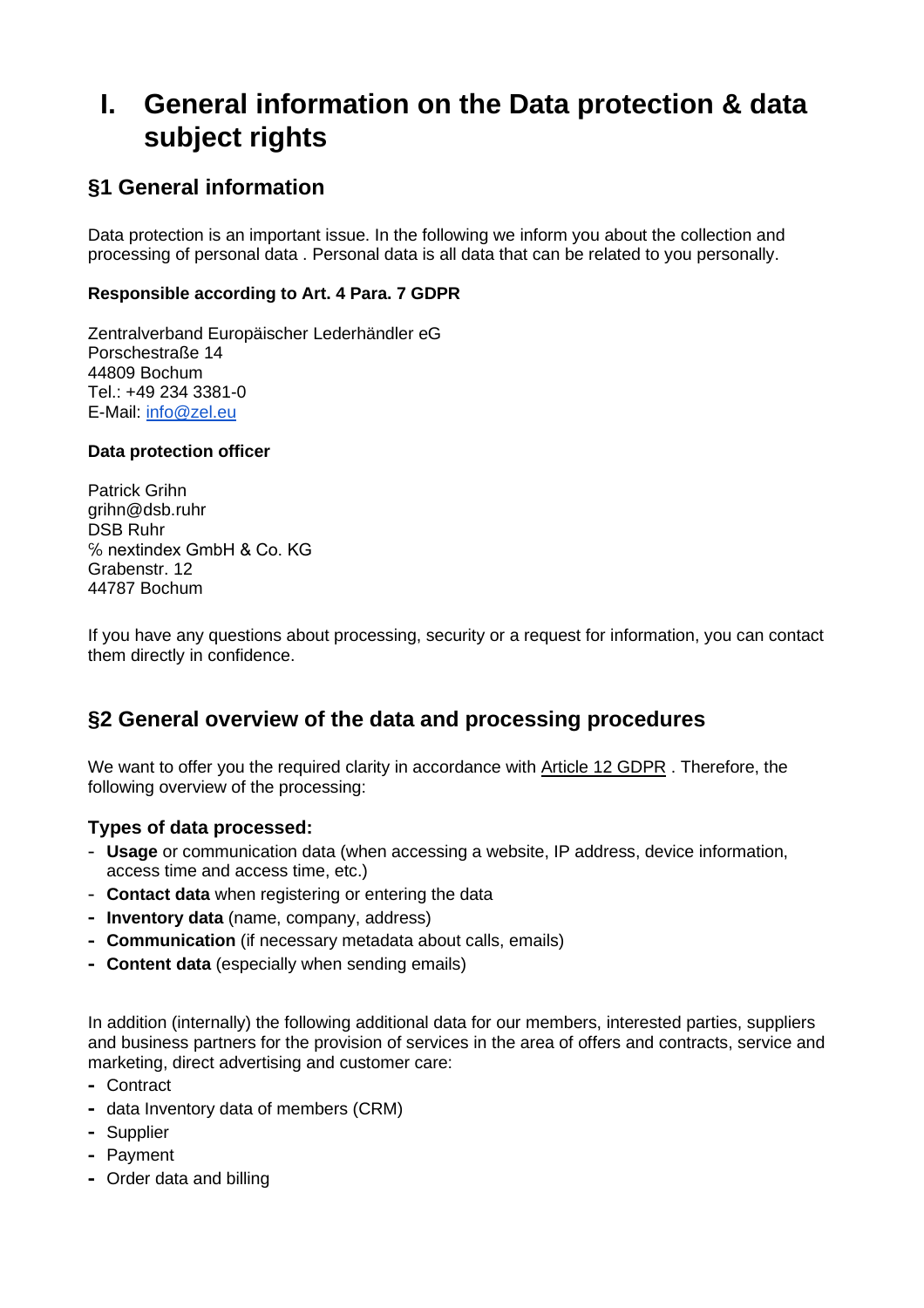## **Data subjects**

- Users of this website (also called visitors)
- Customers, members
- Suppliers

## **Purposes**

- Operating the website and making the information available
- Ensuring ng the operation of the website and our systems (e.g. B. Firewall)
- Communication with our members and interested parties
- Answering inquiries
- Optimization and analysis of the website
- Providing information for our members and interested parties

## <span id="page-2-0"></span>**§3 Your rights**

You have the following rights towards us with regard to your personal data:

- Right to information ,
- right to rectification or erasure,
- right to restriction of processing,
- right to object to processing,
- right to data portability,
- right to lodge a complaint with the data protection supervisory authority about the processing of your personal data by us.

### **Extensive rights:**

- accordance with Art. 15 GDPR **request information** about your personal data processed by us inIn particular, you can obtain information about the processing purposes, the category of personal data, the categories of recipients to whom your data has been or will be disclosed, the planned storage period, the existence of a right to correction, deletion, restriction of processing or objection, the existence of a Right to complain, the origin of your data, if not collected from us, and the existence of automated decision-making including profiling and, if necessary, meaningful information about their details;
- accordance with Art. 16 GDPR, to immediately request the **correction** of incorrect or incomplete personal data stored by us;
- According to Art. 17 GDPR, to request the **deletion** of your personal data stored by us, unless the processing is necessary to exercise the right to freedom of expression and information, to fulfill a legal obligation, for reasons of public interest or to assert, exercise or defend legal claims is required;
- According to Art. 18 GDPR, to request the **restriction** of the processing of your personal data, insofar as you dispute the accuracy of the data, the processing is unlawful, but you refuse to delete it and we no longer need the data, but you use them to assert, exercise or defense of legal claims or you have objected to the processing pursuant to Art. 21 GDPR;
- in accordance with Art. 20 GDPR, to receive your personal data that you have provided to us in a structured, common and machine-readable format or to request transmission to another person responsible;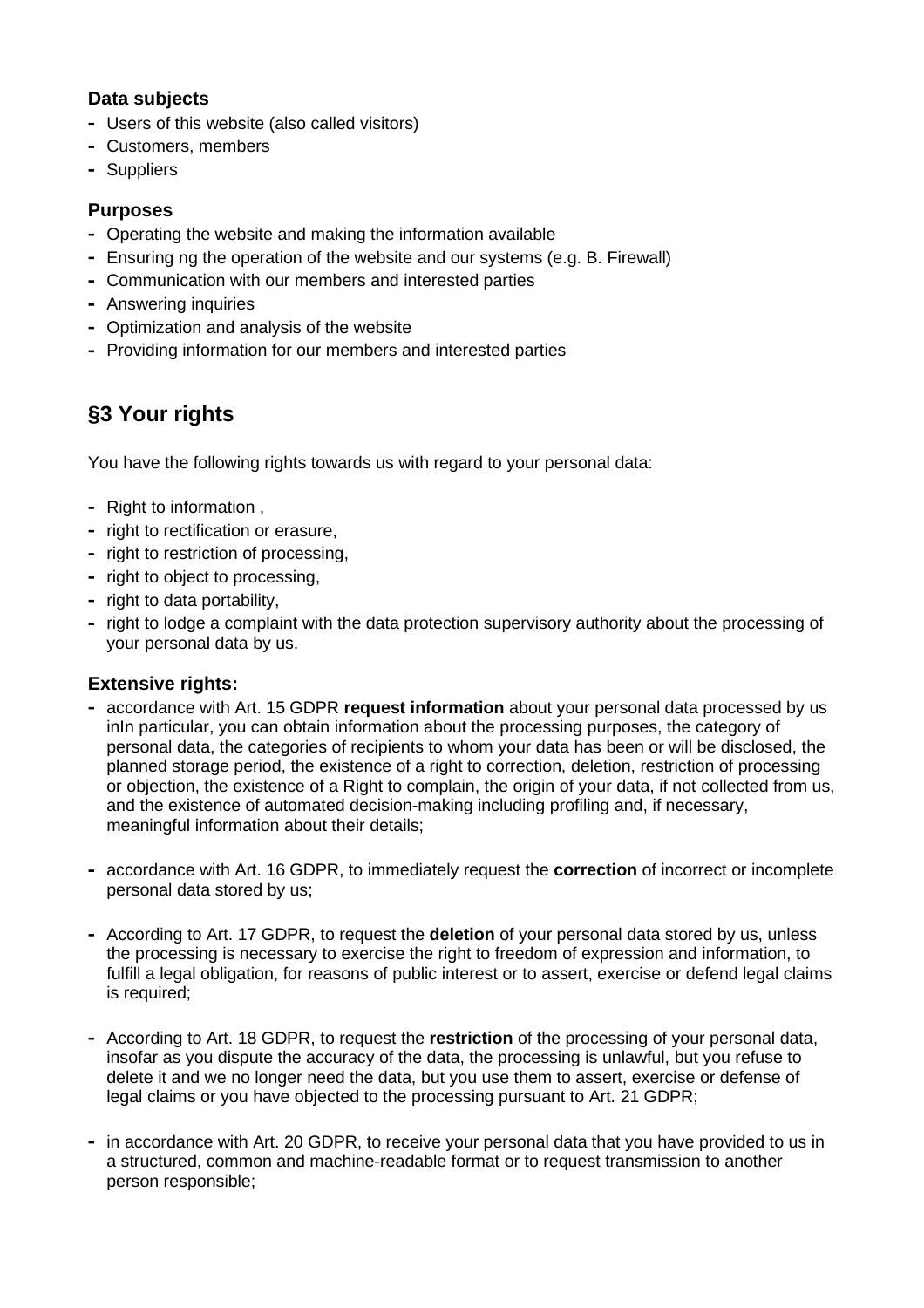- pursuant to Art. 7 Para. 3 GDPR, to **revoke**. As a result, we are no longer allowed to continue the data processing based on this consent for the future and
- accordance with Art. 77 DSGVO **to complain to a supervisory authority in**. As a rule, you can contact the supervisory authority of your usual place of residence or work or our office.

#### **Exceptions:**

The right to erasure does not exist if the processing is necessary

- to exercise the right to freedom of expression and information;
- to fulfill a legal obligation that requires processing under Union or Member State law to which the controller is subject, or to perform a task that is in the public interest or in the exercise of official authority vested in the controller;
- for reasons of public interest in the field of public health in accordance with Article 9 (2) lit. h and i and Article 9 (3) GDPR;
- statistical purposes pursuant to Art. 89 Para.
- forExercise or defense of legal claims

## <span id="page-3-0"></span>**§4 General legal basis**

When processing personal data that is required to **fulfill a contract** to which the data subject is a party, Article 6 (1) (b) GDPR serves as the legal basis. This also applies to processing operations that are necessary to carry out **pre-contractual measures** .

If the processing is necessary to protect a **legitimate interest** of our company or a third party and if the interests, fundamental rights and fundamental freedoms of the person concerned do not outweigh the first interest, Article 6 Para. 1 lit. f GDPR serves as the legal basis for the processing. Insofar as processing of personal data is necessary to fulfill a legal obligation to which our company is subject, Article 6 (1) (c) GDPR serves as the legal basis.

In the event that vital interests of the data subject or another natural person require the processing of personal data, Article 6 Paragraph 1 Letter d GDPR serves as the legal basis.

Insofar as we obtain the consent of the data subject for the processing of personal data, Article 6 (1) (a) GDPR serves as the legal basis.

## <span id="page-3-1"></span>**II. Website**

## <span id="page-3-2"></span>**§5 General information**

#### **General data when the site**

is accessed If you only use the website for informational purposes, i.e. if you do not register or otherwise provide us with information, we only collect the personal data that your browser transmits to our server in order to display our website to you and the ensure stability and security. The processing takes place on the basis of Art. 6 Para. 1 lit. f GDPR (legitimate interest).

#### **Log files**

Storage in log files takes place to ensure the functionality of the website. In addition, we use the data to optimize the website and to ensure the security of our information technology systems. The processing takes place on the basis of Art. 6 Para. 1 lit. f GDPR (legitimate interest).

The data will be deleted as soon as they are no longer required to achieve the purpose for which they were collected.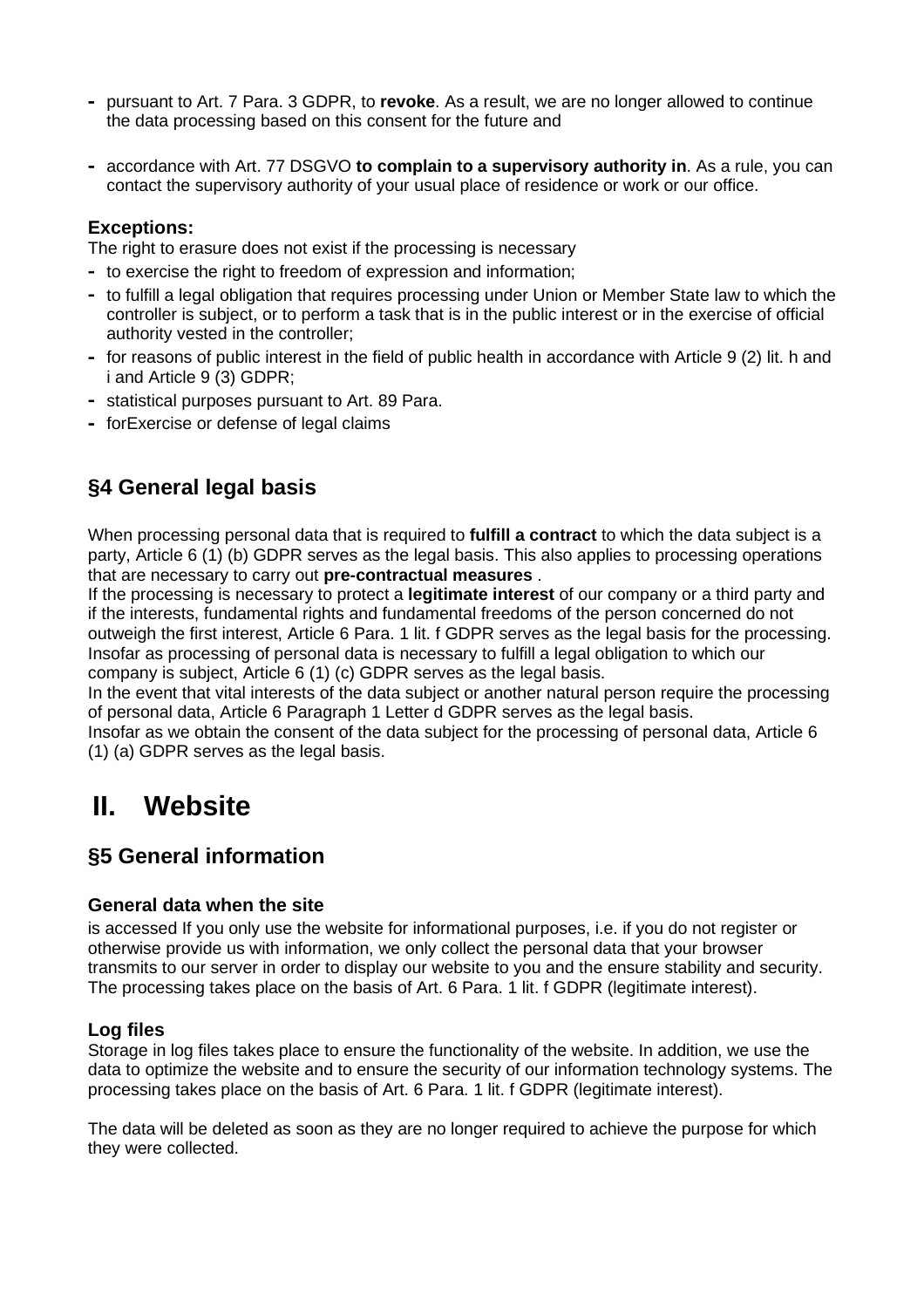If the data is stored in log files, this is the case after seven days at the latest. Storage beyond this is possible. In this case, the IP addresses of the users are deleted or alienated so that it is no longer possible to assign the calling client.

## **Cookies**

In addition to the aforementioned data, cookies can be stored on your computer when you use our website. Cookies are small text files through which certain information can flow to us.

We use technically necessary cookies for the purpose of security and the technical implementation of the website. The processing takes place on the basis of Art. 6 Para. 1 lit. f GDPR (legitimate interest).

These cookies are usually deleted after logging out or when the browser is closed.

You can delete the cookies stored on your computer at any time in the browser settings. You can also configure your browser so that it either deletes cookies when you close the browser or rejects cookies in general.

We would like to point out that you may not be able to use some functions of our website properly without cookies.

## <span id="page-4-0"></span>**§6 Members**

As a member, you can access the members' portal via our website.

The processing takes place for the purpose of providing the data for our members on the basis of Art. 6 Para. 1 lit. b GDPR (performance of a contract or pre-contractual measures). In particular, the following personal data can be processed:

- Name
- E-mail address
- Billing and delivery data
- Telephone number
- Billing and payment data

The data will be deleted if they are no longer required to fulfill the processing purposes or statutory storage obligations.

### **Passing on of data (including recipients)**

Your data will be made available to the necessary departments within the responsible department. If it is necessary to process your order, we will pass on your name, address and order data to the company responsible for implementation/delivery.

In the course of a request for information from a credit agency, the notification of a payment default, in the course of tax advice or the defense of rights, the data can be passed on to third parties for corresponding purposes.

## <span id="page-4-1"></span>**§7 Contact form and email contact**

There is a contact form on our website which can be used for electronic contact. If a user takes advantage of this option, the data entered in the input mask will be transmitted to us and saved.

Alternatively, you can contact us via the email address provided. In this case, the user's personal data transmitted with the email will be stored.